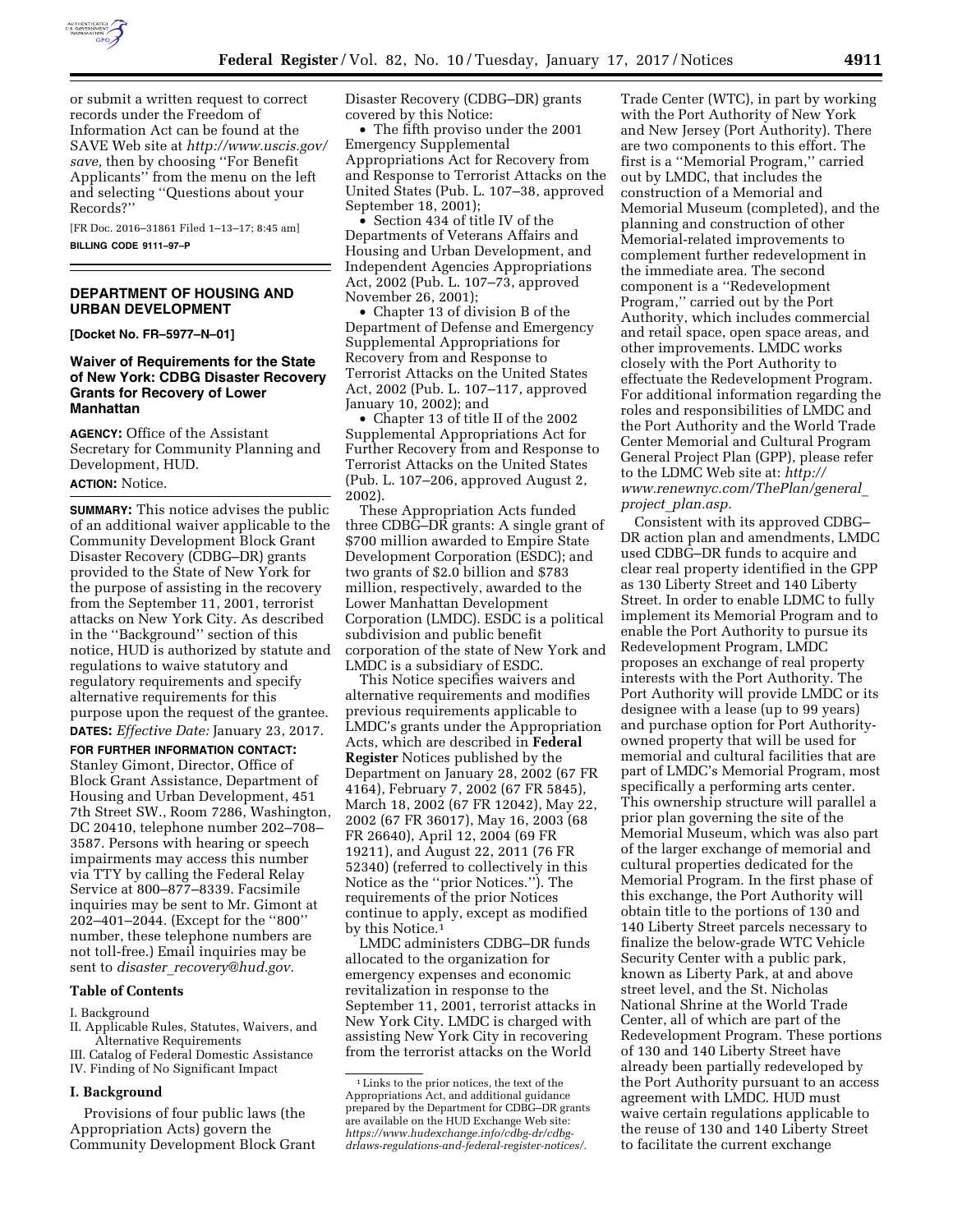between LMDC and the Port Authority and future development of the rest of the 130 Liberty Street site. The current transfer of property to the Port Authority explicitly excludes that portion of 130 Liberty Street that is labeled as ''Tower 5'' on Attachment 1 to the GPP as LMDC will retain the Tower 5 site for future transfer and redevelopment.

The proposed property exchange is a step toward finalizing a new site for St. Nicholas Greek Orthodox Church (St. Nicholas), which was destroyed by the collapse of the South Tower of the World Trade Center on September 11, 2001. St. Nicholas had been located at 155 Cedar Street, which is adjacent to the 130 and 140 Liberty Street parcels, but the WTC Memorial and Redevelopment Plan provides for reconstruction of St. Nicholas (as the St. Nicholas National Shrine at the World Trade Center) on a portion of 130 Liberty Street. To carry out this plan, the Port Authority entered into an agreement with St. Nicholas that will permit the Port Authority to acquire 155 Cedar Street from St. Nicholas in exchange for a long-term lease and purchase agreement on a portion of 130 Liberty Street.

As discussed below, reliable valuations of these properties are difficult to obtain but some components of the overall transaction can be evaluated in a more traditional manner. One such component involves the property interest that St. Nicholas will receive from the Port Authority in exchange for 155 Cedar Street. LMDC has carried out an analysis and determined that the properties are comparable, in part due to a permanent restrictive declaration limiting development of the property that will be transferred to St. Nicholas.

As part of the larger planned exchange between the Port Authority and LMDC, LMDC is transferring to the Port Authority the portions of 130 and 140 Liberty Street parcels necessary to finalize the WTC Vehicle Security Center, Liberty Park, and the St. Nicholas National Shrine at the World Trade Center. This transfer will not be considered to be CDBG-assisted and, therefore, will not be subject to CDBG requirements. As a result, the Port Authority's conveyance of a portion of 130 Liberty Street to St. Nicholas for the St. Nicholas National Shrine at the World Trade Center will not be assisted with CDBG–DR funds. Additionally, the Port Authority's proposed use of 155 Cedar Street and the portion of 130 and 140 Liberty Street that it receives from LMDC (minus the St. Nicholas transfer

site) will not be subject to CDBG requirements.

HUD notes that LMDC never intended to retain long-term ownership of 130 and 140 Liberty Street. The properties were purchased with CDBG–DR funds to address conditions that developed as a result of the collapse of the Towers and to obtain open space adjacent to the World Trade Center site. Neither LMDC nor its parent organization, ESDC, holds real property for the long-term and it is LMDC's intention to transfer ownership of its holdings on the World Trade Center site in the future for eligible uses in support of long-term recovery.

### **II. Applicable Rules, Statutes, Waivers, and Alternative Requirements**

The Appropriation Acts authorize the Secretary to waive, or specify alternative requirements for, any provision of any statute or regulation that the Secretary administers in connection with the obligation by the Secretary or use by the recipient of these grant funds, except for requirements related to fair housing, nondiscrimination, labor standards, and the environment, upon a finding that such waiver is required to facilitate the use of such funds, and would not be inconsistent with the overall purpose of the statute or regulation. Regulatory waiver authority is also provided by 24 CFR 5.110, 91.600, and 570.5.

The following waiver and alternative requirement (together with previously granted waivers and alternative requirements) is necessary to facilitate the use of these funds, and is not inconsistent with the overall purposes of the regulation or title I of the Housing and Community Development Act of 1974, as amended (42 U.S.C. 5301 *et seq.*). Under the requirements of the Appropriations Acts, waivers and alternative requirements must be published in the **Federal Register** no later than 5 days before the effective date of such waiver.

# *1. Waiver To Allow the Lower Manhattan Development Corporation (LMDC) To Transfer Property Acquired and Cleared With CDBG–DR Funds in Exchange for Other Property Interests*

Because the 130 and 140 Liberty Street parcels were acquired and cleared using CDBG–DR funds, LMDC's use of these parcels is subject to the CDBG ''change of use of real property'' provision at 24 CFR 570.489(j), which prohibits grantees from changing the use or planned use of a property acquired with CDBG–DR funds unless the new use of the property qualifies as meeting a national objective, or the grantee reimburses its program in the amount of the current fair market value of the

property. This regulatory provision does not accommodate unique aspects present in LMDC's charge to undertake the Memorial Program and cooperate with the Port Authority in its implementation of the Redevelopment Program, and the realities associated with redevelopment of a nationally significant site in the heart of Lower Manhattan. For these reasons, the Department has determined that good cause exists to grant a waiver of 24 CFR 570.489(j) and establish an alternative requirement to facilitate the use of LMDC's CDBG–DR funds, allow the proposed property exchanges, and promote completion of the Memorial and Redevelopment Programs.

As an alternative requirement, HUD will permit LMDC to compensate its CDBG–DR program for funds expended on acquisition and clearance of 130 and 140 Liberty Street through acquisition (via long-term lease and purchase) of properties on the World Trade Center site from the Port Authority that are sufficient as sites for various memorial and cultural facilities, including the September 11 Memorial and Museum and the yet to be built performing arts center, as described in the GPP and LMDC's applicable Action Plan, as amended. The Department's decision is based on its finding that the properties involved in this transfer present unique valuation difficulties. The portions of 130 and 140 Liberty Street that LMDC will transfer will not be redeveloped for commercial uses but will serve public and non-profit purposes. Given that these parcels are located in Lower Manhattan, their value as commercial properties would be substantial but use for public and non-profit purposes alters their valuation. As a result, common appraisal approaches are not applicable to establishing current fair market valuations. Concurrently, the World Trade Center site is unique and venerated by the city and state of New York as well as the nation as a result of the tragedy that transpired on September 11, 2001. This status makes it exceptionally difficult, if not impossible, to establish reliable valuations of the real property interests on the World Trade Center site that are to be conveyed to LMDC. The difficulties in establishing current fair market valuations of the various parts of this transaction and the strong desire of all parties (including HUD) to facilitate redevelopment progress on and adjacent to the World Trade Center site more than fifteen years after the events of September 11, 2001, create a situation in which the waiver and alternative